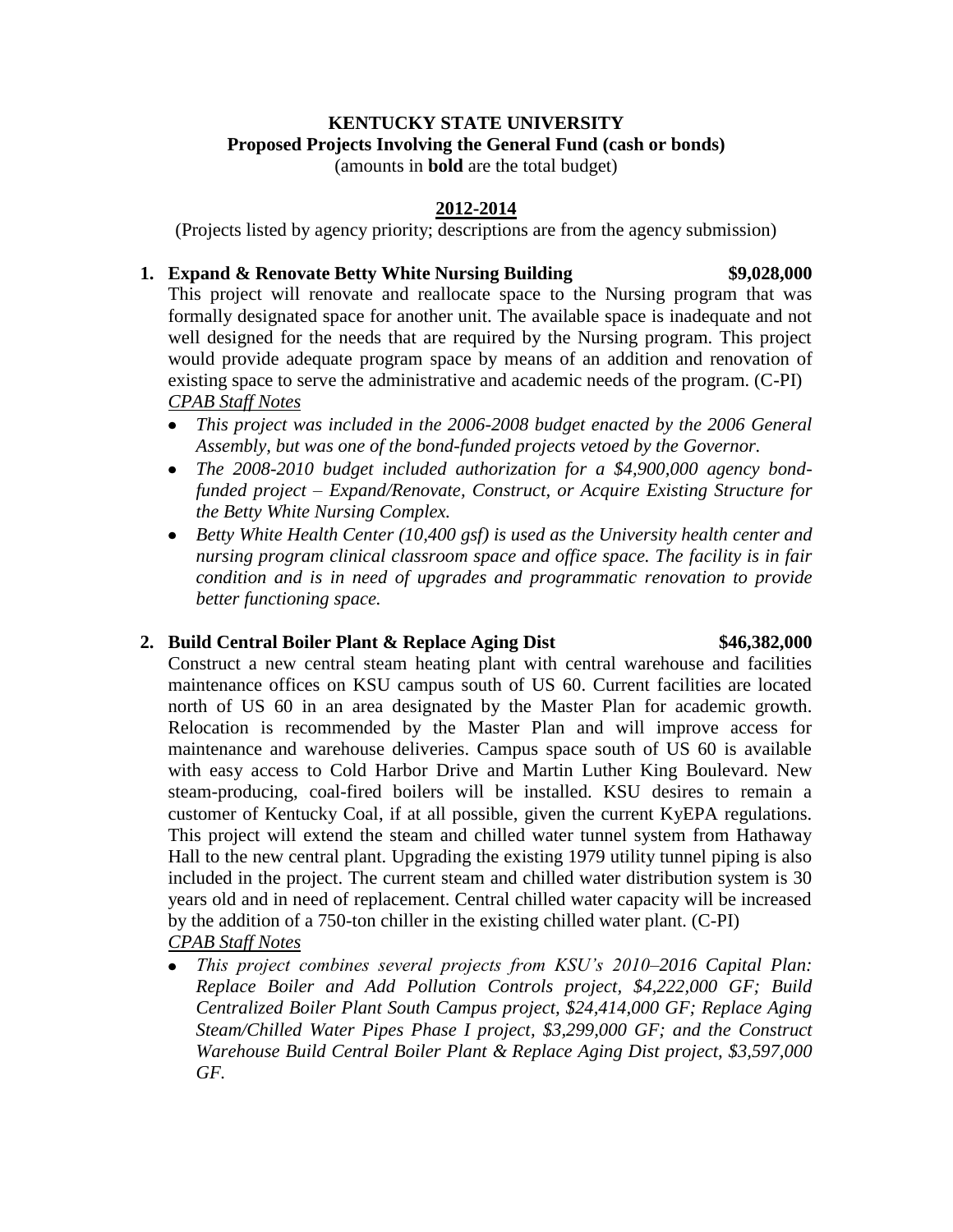### **3. Construct Pedestrian Bridge across US60 \$2,206,000**

Expansion of facilities both north and south of US60 has seen this main Frankfort road become a barrier to KSU student pedestrian paths. KSU needs to connect its campus north and south of US60 into one easily accessible campus. The existing pedestrian tunnel is not conducive to easy use nor does it give the safe atmosphere students need. Bridging US60 is the answer. KSU campus space north of US 60 is being developed into a central pedestrian traffic core with perimeter vehicular roads and parking. The Master Plan identified the best way to extend the pedestrian traffic core and transport pedestrian traffic across US60 was an elevated bridge connection from Hathaway Hall to a multistory structure located just south of US60 where the University expansion is occurring. Residence Halls there are home to 450 students. Shauntee Hall is a classroom building south of US60 and home to the Art department. Additional classroom instruction buildings are planned for this area under proposed projects for the Business and Performing Arts programs. An elevator, stairs, and support services will be located in the tower. The existing tunnel will be converted to a utility tunnel for central heating and cooling connections under US60. The bridge connection will be a focal point marker for arrival on KSU campus and a major asset to the KSU community. (C-O)

*CPAB Staff Notes*

*This project was requested for the first time in KSU's 2010-2016 plan.* 

# **4. Roof Repair & Replacement Pool 2012 \$6,506,000**

Repair and replacement of old roofs need to be addressed. Providing attention to these roofs are going to be critical in the next two years. Replacement of roofs based on the total repair or replacement roof area of 99,087 square feet. (C-PI)

*CPAB Staff Notes*

- *The project also includes \$2,028,000 RF.*
- *Roof Repair and Replacement Pools are proposed for 2014-16 and for 2016-18. The amounts for each biennium are \$3,375,000 and \$5,484,000 respectively.*

# **5. Construct Business & Technology Center \$31,528,000**

This project would construct a new 65,200-square-foot building for the School of Business, the University's largest academic program, and one that will play a key role in the University's Strategic Plan. Proposed to be located on the Main Campus south of US60, adjacent to the proposed pedestrian bridge tower which will connect to Hathaway Hall, this facility will provide a highly visible, state-of-the-art home for the Business school that is currently housed in Bradford Hall. The project will permit the development of educational technologies not now available to the school and enable it to meet its mission of providing professional development classes to the entire Frankfort community. This initiative would be the first step in addressing the programmatic and structural issues related to Bradford Hall, current home of the School of Business. The VFA Condition Assessment and Space Study found Bradford Hall to be substandard space for the Business Program and suggested that both the Business School and the Music/Theater programs, also located in Bradford Hall, would be better served in new facilities. The School, with its new MBA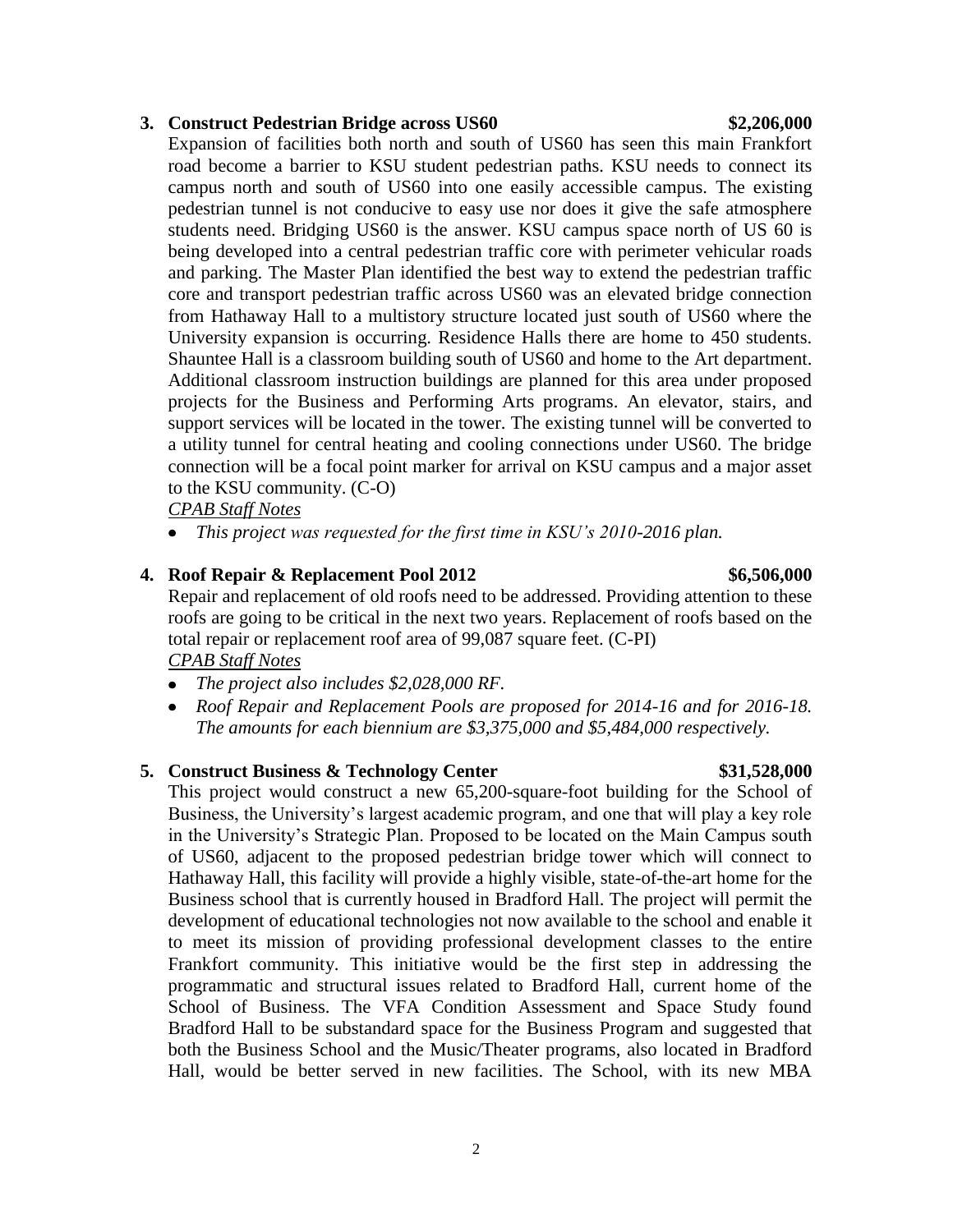program, hopes to grow 5% each year, but is in a competitive disadvantage at its present location. (C-O)

*CPAB Staff Notes*

- The KSU Master Plan recommends that this building feature a lower level *parking structure accessible from East Main Street with retail space on its street level floor and a small short term parking lot off East Main St.*
- *The project was included in the University's 2010-2016 plan (\$27,535,000, Priority #4). The cost has increased slightly since 2009.*

# **6. Construct Classrooms/Performing Arts Center \$96,034,000**

The new Center will comprise a 2000 to 3000-seat legitimate theatre, a large auditorium, an art gallery, a catering kitchen and a variety of conferencing/break out spaces. A pedestrian bridge will span E. Main St, connecting the Performing Arts Center to a proposed parking structure on the North Campus. All manner of cultural and performing arts offerings will be made possible at this facility. The Performing Arts program has outgrown the available space in its present location of Bradford Hall. (C-O)

### *CPAB Staff Notes*

• The VFA Condition Assessment and Space Study found Bradford Hall to be *substandard space for the Music/Theater programs and suggested that both the Performing Arts program and Business School (also located in Bradford Hall) would be better served in new facilities.* 

# **7. Upgrade Information Technology Infrastructure \$6,261,000**

Both KSU's fiber network and its wireless network need to be expanded and upgraded. The fiber network's current topology needs to convert to a star topology which will require reinstalling fiber to each building and terminating each connection at a central fiber hub. (IT)

# **8. Renovate or Replace Bradford Hall \$27,266,000**

Bradford Hall was identified in the VFA report as a "Top Ten Worst Facility" at KSU. Built in 1964, the building has major structural problems. Several concrete floors are experiencing major settling. A feasibility study was conducted comparing the cost to renovate Bradford Hall vs. building a new structure on site. The study concluded renovation will cost the same as construction of a new facility. (C-O) *CPAB Staff Notes*

- *Project was included in the University's previous plan for the 2012-2014 biennium as "Renovate or Replace Bradford Hall, \$23,358,000." The scope increase is due to the addition of a meeting and conference center and a business incubator.*
- *The new building would be used as a meeting and Conference Center. It will also support the School of Business AACSP and ACBSP accreditation as well as allow the University to host small business conferences and a business incubator program.*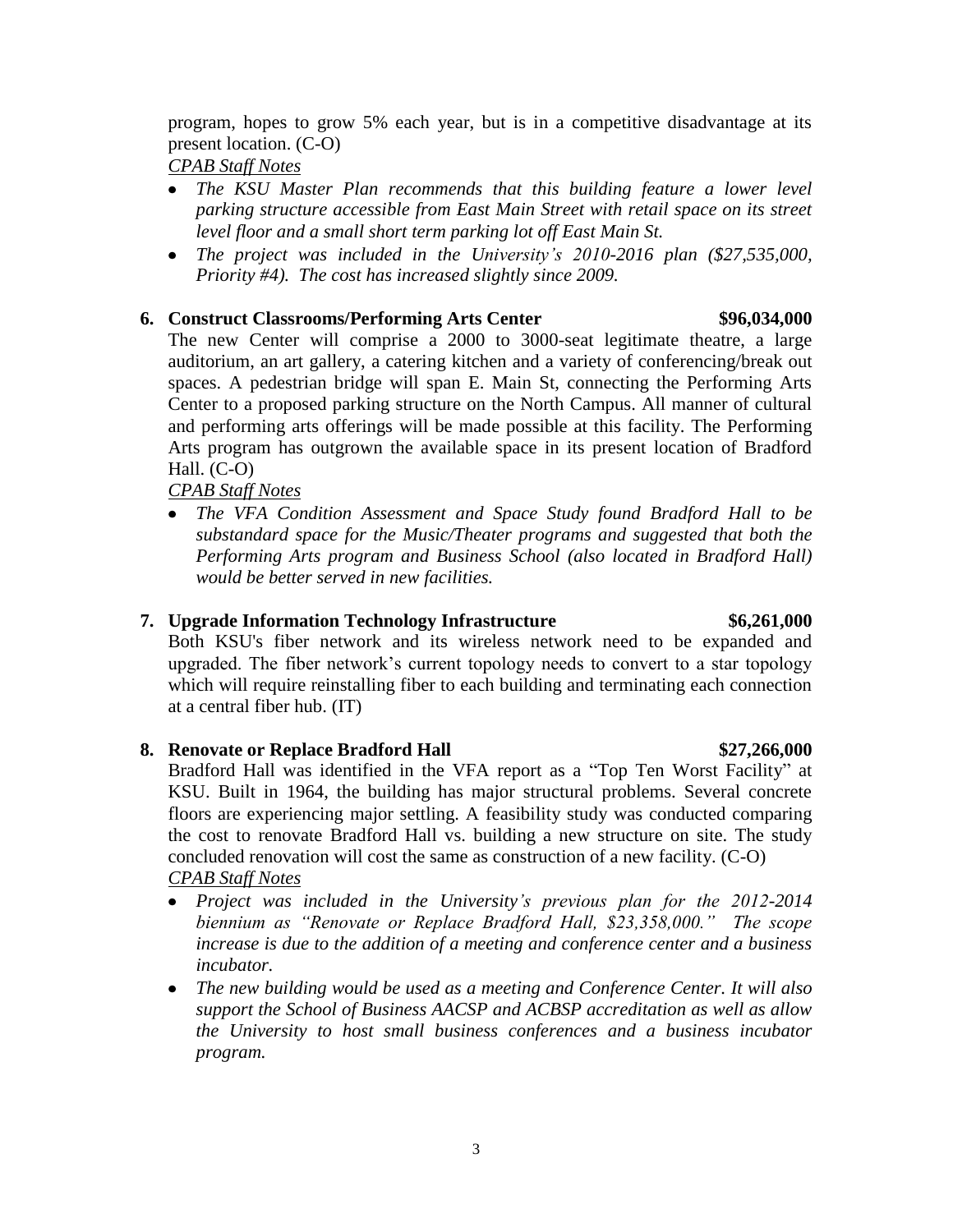the University increase, additional hardware is required. Space to bring in new equipment is needed. To meet this demand the room needs to be expanded. A new building addition will house IT administrative functions. Existing spaces in Carroll ASB will be renovated to expand the campus central computing functions. The existing central computer room will be expanded to double its size. This project will update all computer servers and equipment within the central computer room. (C-O)

PI)

*CPAB Staff Notes*

New replacement computers are needed campus-wide in offices and labs. This is needed to have the capability to operate the latest software operating system and application upgrades from the school's primary vendor Microsoft. The current PCs on campus were installed in 2006 and are reaching their end-of-life cycle. PCs needs to be replaced every three years in order to keep up with current technology. During KSU's last upgrade, only 400 units were replaced. KSU needs to replace all computers for faculty, staff, and computer labs. (IT)

*Phase I of this project was authorized in the 2006-2008 budget at a scope of \$1,625,143 (\$137,143 Restricted Funds and \$1,488,000 Federal Funds). The project was completed, but at a reduced scope of \$457,143 since the anticipated funding from the Historic Preservation Fund was reduced.*

Phase II will complete the renovation of Jackson Hall, the first building built on the KSU campus in 1887. Work to be included in this phase includes: installation of a new fire suppression and alarm system, installation of an elevator and handicapped accessible rest rooms, and replacement of the existing antiquated HVAC system. (C-

*The VFA Facility Condition Assessment & Space Study notes that adding access*   $\bullet$ *to the second floor of this building by elevator installation is critical to the longterm use of this facility. With the addition of an elevator and other proposed improvements, this project will address remaining outstanding regulatory compliance issues relating to ADA, and meet energy efficiency goals established by the state.* 

The purpose of this project is to expand the Information Technology offices and main campus computer center. It will improve and create a more environmentally efficient facility by improved use of space and electrical energy. This center supports both academic and administrative functional areas. The center is the hub for technology transfer on campus and from campus to the internet. IT has grown beyond the available space in its current Carroll ASB location. As the computing requirements of

### **10. Renovate Central Computing Facility, Carroll ASB \$10,673,000**

# **11. Upgrade Computers Campus Wide \$1,208,000**

4

### **9. Renovate Jackson Hall, Phase II \$5,628,000**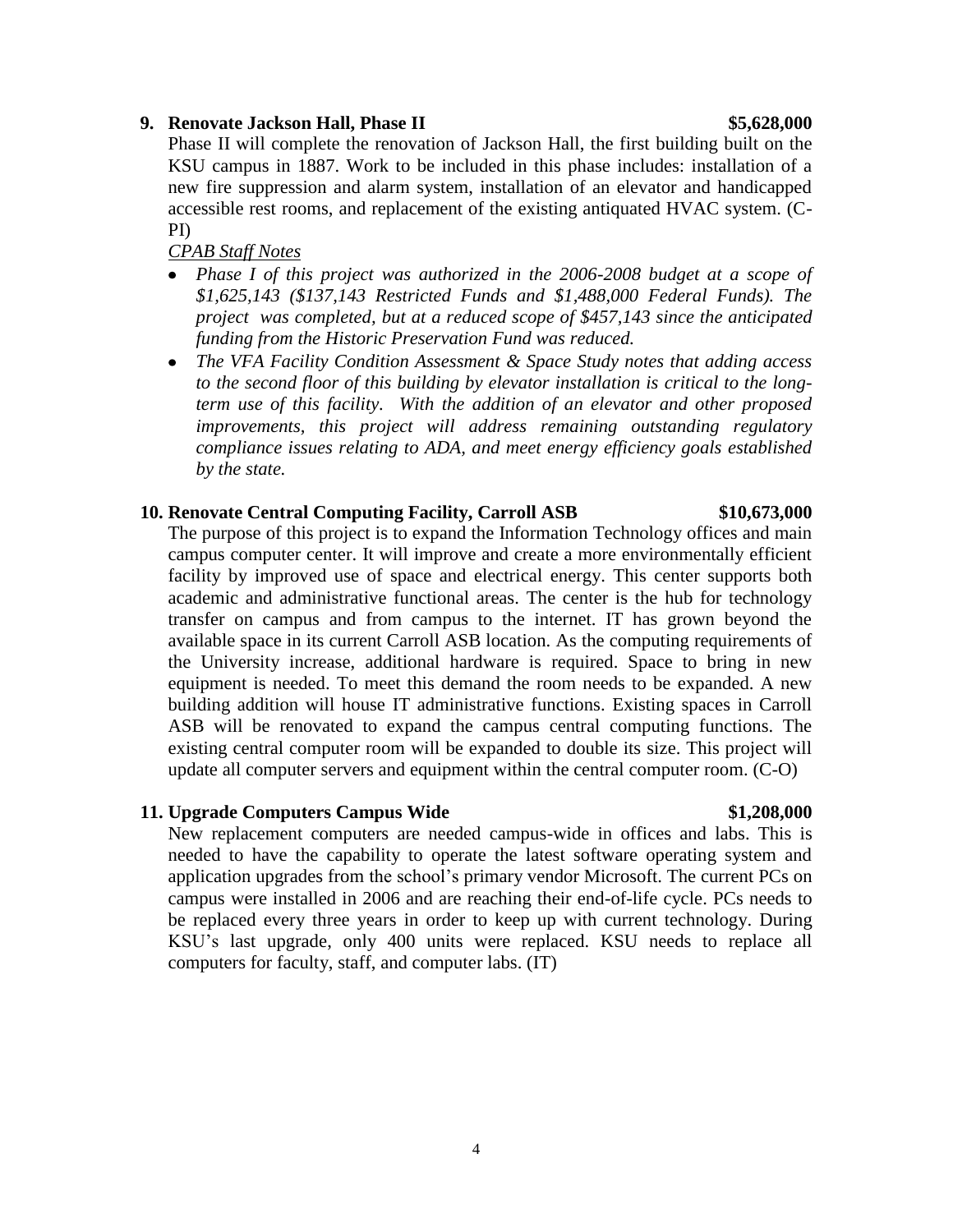### **12. Renovate Open Computer Lab In Hill Student Ctr \$5,389,000**

Create a contemporary study area for students that will include upgrading the current computer lab facility by upgrading the furniture, computers, and adding more for student development. Additionally, convert the current game room space into a stateof-the-art multipurpose area where students will have a print center, study rooms for group study, wireless capability, and projection units for presentations tutoring. The two areas will merge into one facility called KSU Tech Commons. (C-O)

### **13. Integrated Digital Campus \$11,450,000**

The purpose of the Integrated Digital Campus is to make use of the University's network to enhance and improve services throughout the University structure. This integrated or unified digital campus would be IP based allowing the Campus to be in a state of perpetual growth. The Integrated Digital Campus would entail increasing the number of IP based surveillance cameras, purchasing and installing data leakage prevention tools and encryption software, conducting risk assessments and implementing the recommendations, and modifying KSU's PC configuration standards by including device tracking capability in the event equipment is unlawfully removed from campus. (IT)

### **14. Develop Bicycle/Pedestrian Trail \$1,025,000**

This project will develop three mixed-use (non-motorized transit) trails with campuscommunity connectivity. The first connection would consist of a 2,000-foot-long, eight-foot-wide paved trail between the Exum Center, main campus entrance, and the abandoned railbed immediately north of campus, which is slated for community development as a mixed-use rail trail to the downtown core. The second connection, a 150-foot-long, six-foot-wide crushed limestone path and a 120-foot wooden stair case connecting Combs Hall and McCullin Hall to the same rail trail. The third trail would be a 2,100-foot trail from Main Street, along South University Drive to KSU Springhouse. (C-O)

# **15. Capital Renewal & Maintenance Projects Pool 2012 \$2,110,000**

Repair and replacement of old roofs need to be addressed. Providing attention to these roofs is critical to a safe, healthy indoor environment and the continued use of the facility. Replacement of roofs is based on the total repair or replacement roof area of 237,593 square feet. (C-PI)

# **16. Construct Hill Student Center Addition Phase II \$15,822,000**

This project will finish a 2003 addition of the Hill Student Center. Cost associated with original program requirements exceeded the approved 2003 funds. This project will allow completion of the original program which remains valid today. The building addition will include an enlarged ballroom and a theater. The existing Ballroom will be renovated into additional dining/meeting rooms. (C-O)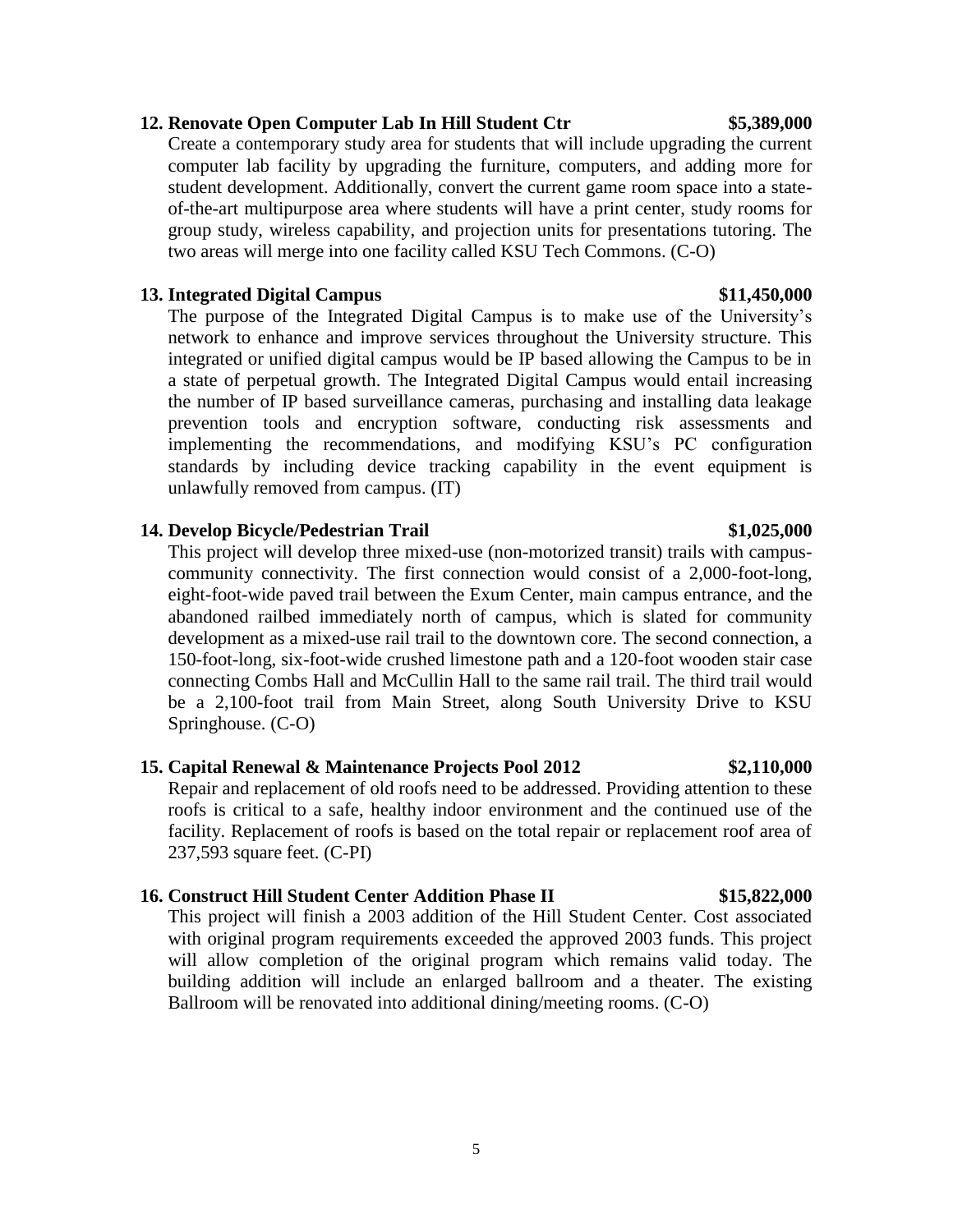# **17. Create Pedestrian Mall Hathaway Hall - Hume Hall \$1,125,000**

This project includes construction of a major plaza in the area between Bell Health Building and Hathaway Hall on the North of US 60 Campus, and the closing of University Drive from the Bell Health Building to the parking area south of the Academic Services Building. (C-O)

### **18. Expand Emergency Notification System \$4,580,000**

The purpose of this project is to continue to improve upon the University's emergency notification capability. This includes purchasing and installation of a campus-wide public address system, and campus sirens. Additional hardware components include increasing the number of digital display devices, equipping classrooms with early warning notification capability and enhanced notification and identification capability in University police vehicles. (IT)

# **19. Renovate Blazer Library \$25,966,000**

This project will provide various improvements to the Blazer Library including an upgrade in the HVAC, partial roof replacement, special fire protection for the Library's Special Collections and Archives areas; replacement of the facility's security system; and window replacements in the older section of the facility. The project will also include a state-of-the-art electrical information access and retrieval system. (C-PI)

# **20. Improve Campus Landscape & Signage \$906,000**

This project will make landscape improvements at entrances to the University for campus beautification. It will also include a comprehensive signage package for building identification and providing directions. (C-PI)

# **21. Renovate Carroll Academic Services Bldg. \$41,229,000**

This project would provide for a full renovation of the Carroll Academic Services Building. The renovation will include replacement/upgrade of the building's major systems: electrical, HVAC, and plumbing. (C-PI).

# **22. Replace Alumni House \$1,241,000**

This project would replace the Alumni House, a one-story brick "cottage" constructed in 1961. The building has never undergone a renovation. The facility, owned by the KSU National Alumni Association, contains a lounge that is used for small conferences and meetings as well as for Alumni functions. A more functional facility is needed for the Alumni to assist in their efforts to promote the University and raise funds for the benefit of the University. (C-O)

# **23. Life Safety Upgrade Pool 2012 \$1,362,000**

This project would install new or upgrade current life safety systems on campus including upgraded fire alarm systems for Chandler Hall, Combs Hall, Kentucky Hall, McCullin Hall, and "The Halls" and upgraded fire suppression systems for Shauntee Hall and Russell Court. ADA improvements to the Exum Facility, the Athletic Complex and Campus pedestrian walks, Bell Gym steps, etc. (C-PI)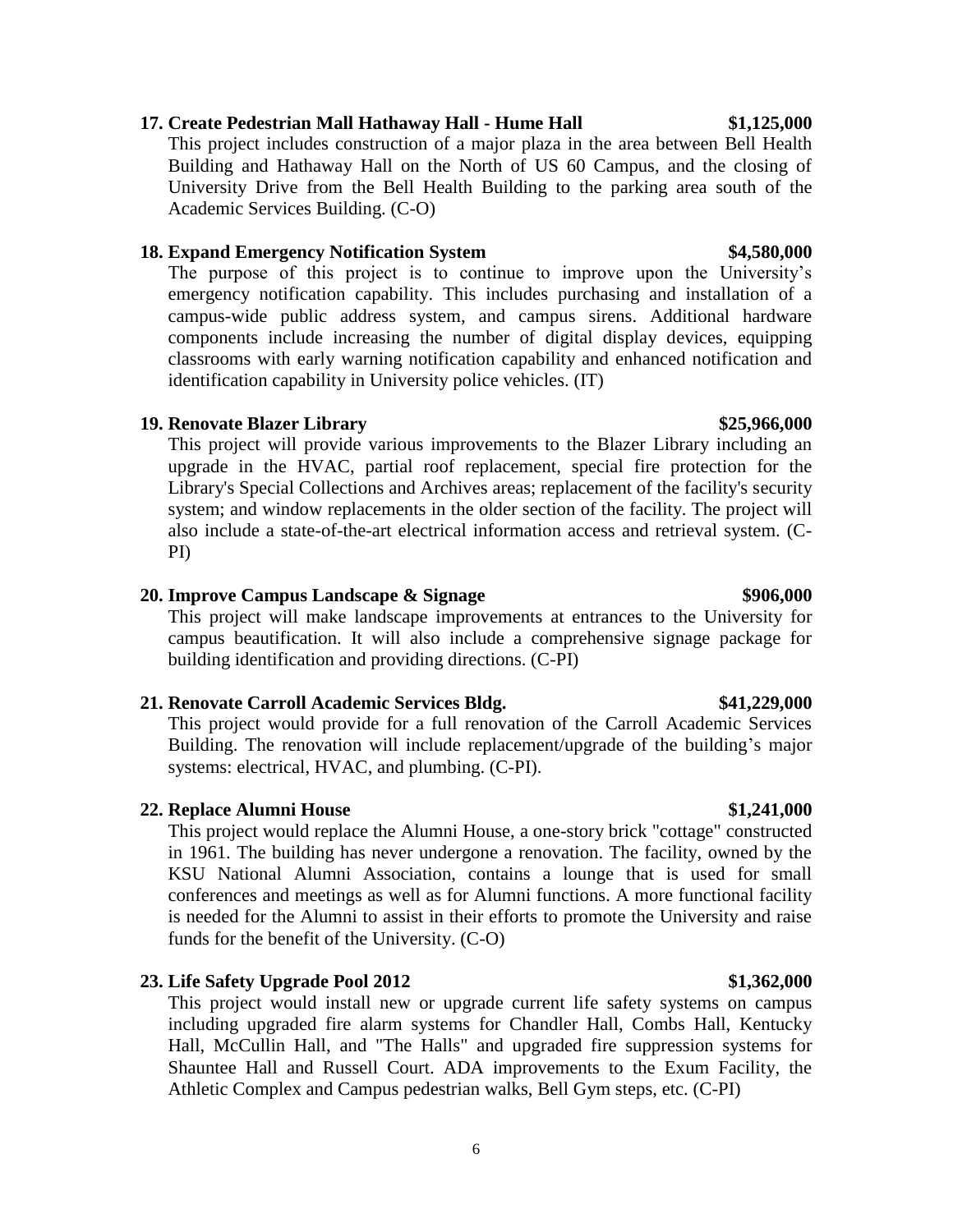# **KENTUCKY STATE UNIVERSITY Proposed Projects Involving the General Fund (cash or bonds) – cont'd** (amounts in **bold** are the total budget)

# **2014-2016**

(Projects listed in alphabetical order)

| <b>Build Central Chiller Plant-South Campus</b>  | \$4,934,000 |
|--------------------------------------------------|-------------|
| Capital Renewal & Maintenance Projects Pool 2014 | 3,344,000   |
| Construct Warehouse 2016                         | 3,642,000   |
| Life Safety Upgrade Pool 2014                    | 1,363,000   |
| Roof Repair & Replacement Pool 2014              | 3,375,000   |

### **2016-2018**

(Projects listed in alphabetical order)

| Capital Renewal & Maintenance Projects Pool 2016 | \$1,732,000 |
|--------------------------------------------------|-------------|
| Life Safety Upgrade Pool 2016                    | 1,363,000   |
| Roof Repair & Replacement Pool 2016              | 5,484,000   |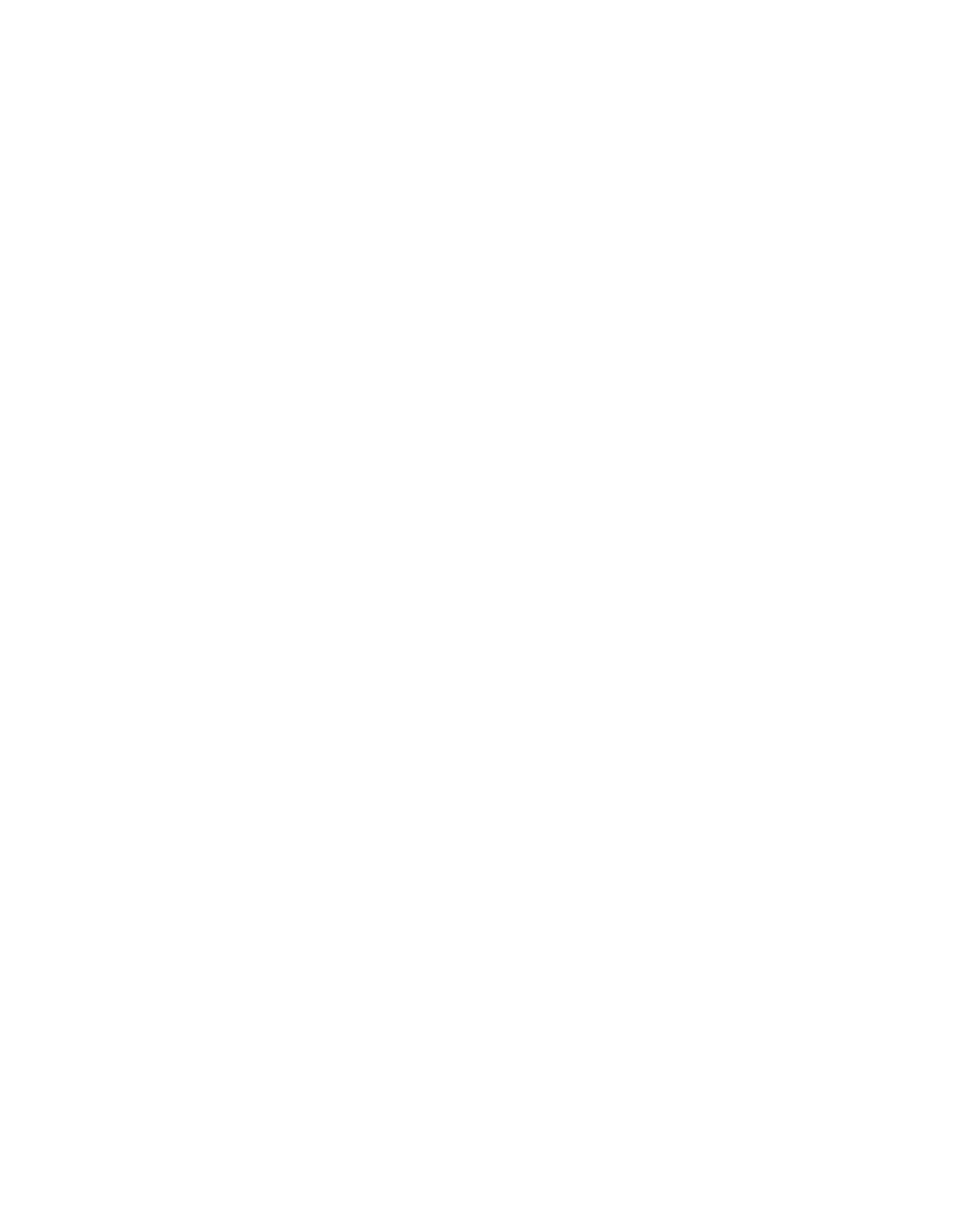### **KENTUCKY STATE UNIVERSITY Proposed Projects Involving Agency Bonds** (amounts in **bold** are the total budget)

### **2012-2014**

# (Projects listed by agency priority)

### **1. Construct Parking Structure \$13,470,000**

Construct new four-story parking structure on North Campus with elevator and security office. This structure will serve several purposes, accommodating faculty/staff/student parking needs, including community event parking. The project was included in the 2006-2008 budget enacted by the 2006 General Assembly, but was one of the bond-funded projects vetoed by the Governor. Agency bond authority was approved in 2008 at \$7,000,000. Cost of construction has increased to \$ 11,764,000. Project reauthorization is requested (C-O)

### **2014-2016**

(Projects listed by agency priority) None

# **2016-2018**

(Projects listed by agency priority)

None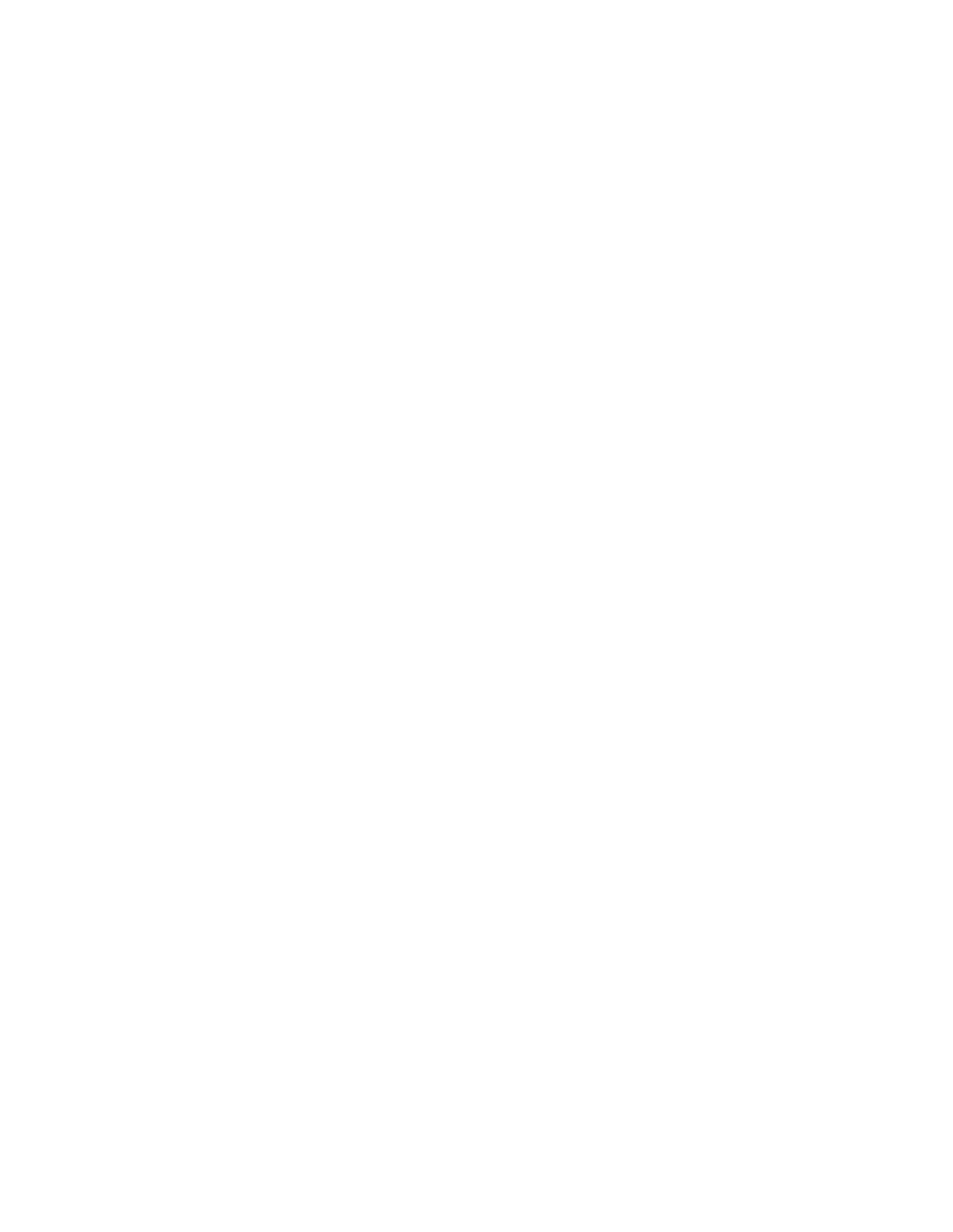### **KENTUCKY STATE UNIVERSITY Proposed Projects NOT Involving the General Fund, Road Fund, or Agency Bonds** (amounts in **bold** are the total budget)

### **2012-2014**

(Projects listed in alphabetical order)

### **Acquire Land/Campus Master Plan \$2,000,000 RF/FF**

This project allows the University to take advantage of real property acquisition opportunity to support the University's education program and campus development. Its primary purpose will be to purchase properties adjacent to the main campus pursuant to the University's Campus Master Plan. Acquisitions will provide additional land for campus development and expansion to include potential parking, recreational areas, classroom sites, and Housing and Land Grant Research facilities. (C-O)

### **Athletics Project Pool 2012 1,702,000 RF**

Athletic projects pool. Storage Building - \$90,000. Bleachers - \$247,000. Irrigate practice fields - 335,000. Resurface Athletic Track - \$385,000. Expand Alumni Stadium Office - \$645,000 (C-PI)

**Construct Aquaculture Academic Research Facility 7,443,000 FF** The 2006-08 budget included authorization for the University to build 24 new ponds using federal funds at a scope of \$1,430,000. The 2008-10 budgets increased authorization to \$4,300,000 so that land could be purchased off campus. This project will increase authorization to \$6,500,000. Aquaculture is the KSU Program of distinction. Its academic program component as well as the research program continues to grow. (C-PI)

### **Construct New Residence Hall - Phase III 52,762,0000 OT-LTF**

A new residence hall is needed to house additional students as enrollment projections increase and to provide modern housing facilities. This residence hall would be the third building located in a planned residential quadrangle on the South Campus--beside the new Young Hall and the first privatized-funded Residential Hall. This would be the second residence hall to be built in this quadrangle with privatized financing. The new facility is anticipated to contain approximately 300 beds set up in a combination of suites and apartment layouts. Total square footage will be 110,549. (C-O)

**Construct Retail Space/Hotel on E. Main & Douglas 36,588,000 OT-LTF** This project would use private funds to build a small hotel and retail complex on the corner of Douglas and Main Streets, primarily on the site now occupied by KSU's motor pool. The retail space would provide entertainment and other support services and activities for the students, staff, and alumni. The hotel, which would be used by alumni and families of the student body would also support the proposed Business and Technology Center and renovate or replace Bradford Hall Projects. The center will be the hub for technology exploration for the Frankfort/Franklin County area where collaboration with the Frankfort Independent and Franklin County school districts take place. The Technology Center will be used for technology conferences. This will be a